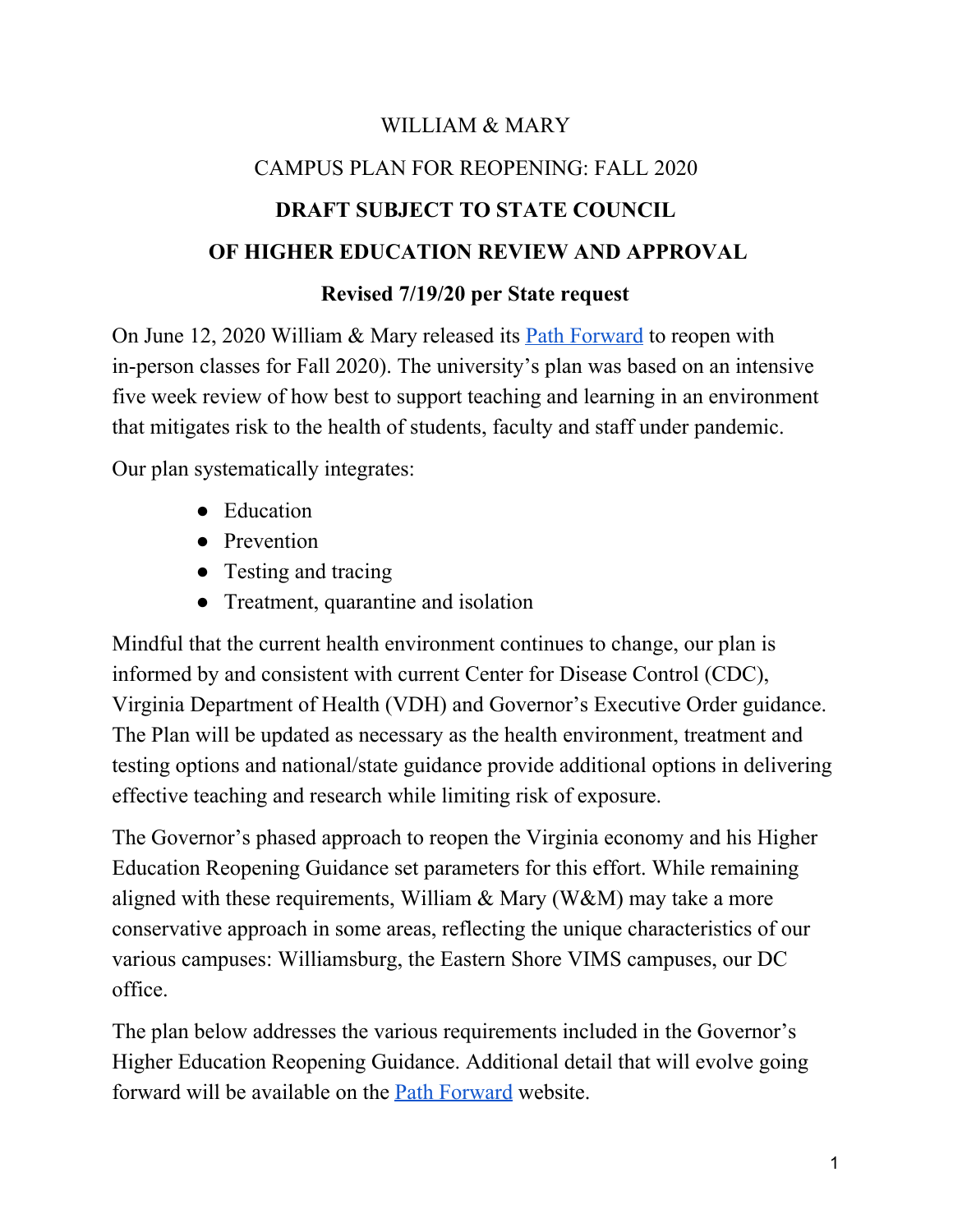Now more than ever, education will be at the heart of every aspect of W&M. We will partner with our community of staff, faculty and students to make sure that each of us is doing their part to reduce the risk of transmission throughout the campus community.

#### **Repopulation of the Campus**

1. **Establishment of COVID-19 Coordinator and Campus Team.** Reporting to the President, Samuel E. Jones, current Senior Vice President for Finance and Administration, chairs the university's COVID-19 Response Team (CRT). The role of the CRT is to coordinate the university's response across its many programs and activities, addressing the safety of students, faculty and staff while complying with all relevant federal, state and health guidance. Membership on the CRT includes leadership from the university's student, faculty and staff assemblies as well as representatives from Human Resources, Procurement, Information Technology, Registrar, Facilities, Risk Management, Athletics, Residence Life, Health and Wellness, Student Affairs, and Environmental Health and Safety. The university's General Counsel and Compliance Office are advisory to the Team.

2. **Contact information and procedures for reaching the local health Department.** W&M is located within the Peninsula Health District. Procedures for informing the health department of active COVID cases are in place based on spring 2020 activity. In the Spring the university had four student COVID cases identified through the Student Health Center. After clinical assessment and testing, the Center's medical staff called the Peninsula Health District directly, providing patient name, contact information and other information as appropriate to allow for VDH contact tracing. The primary health contact is David D. Dafashy, M.D., Director of the university's student health center. Kenton Towner, W&M's emergency management coordinator, is also in direct contact with health district staff. W&M is a member of the Greater Williamsburg COVID Partnership which receives information directly from the local health district and local hospitals. This expanded effort provides bi-weekly information on virus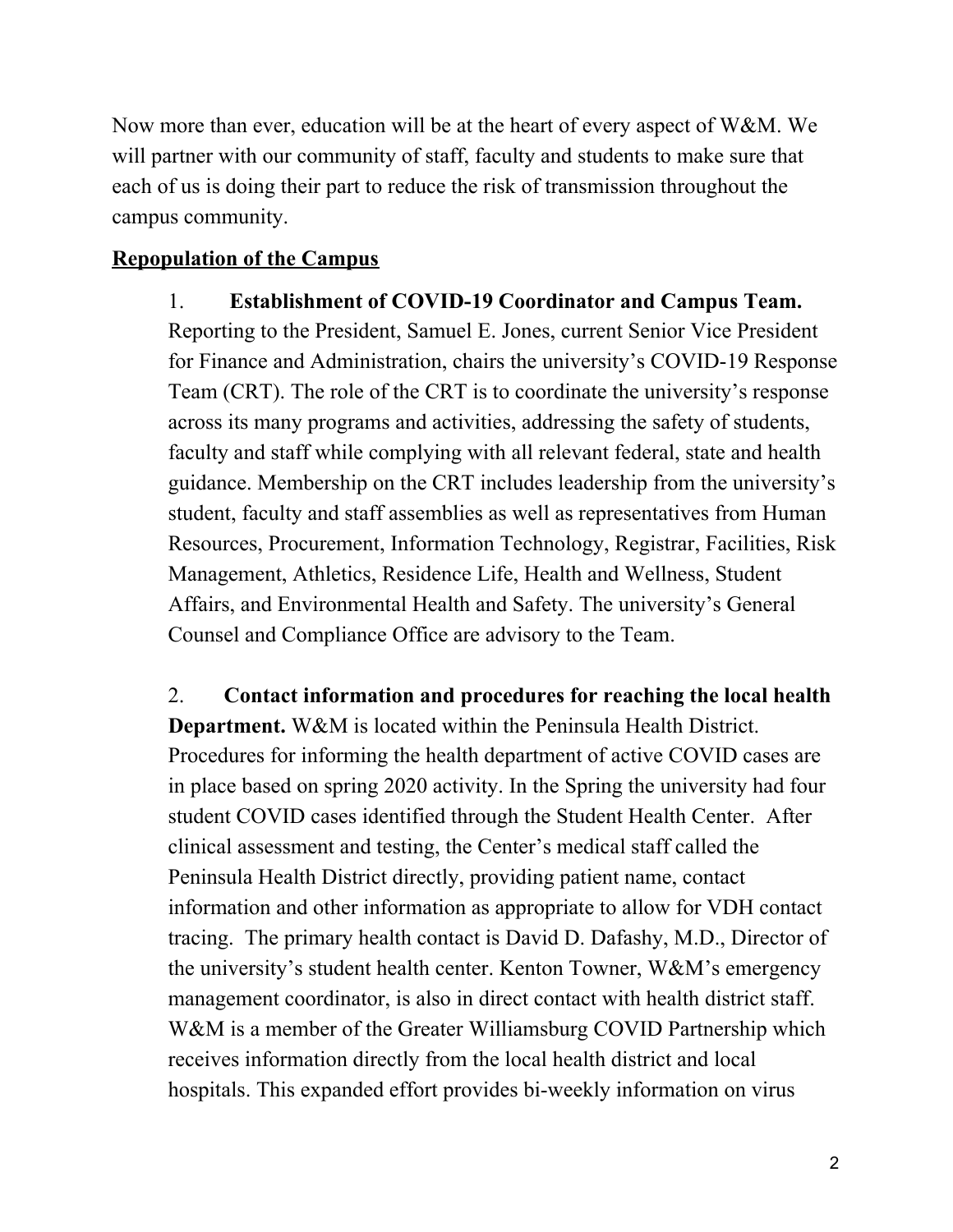prevalence in the area as well as number of hospitalizations and overall regional hospital capacity.

3. **Student's initial return to campus.** Based on a successful move-out model, while some students may arrive early, the university will have a phased move-in with new students moving in August 12-14 and returning students August 15-18. Students will be assigned a move-in time and the number of visitors and time allowed for move-in will be limited. Pathways within buildings will be designated to reduce interaction among families.

*Advance self-quarantine*. Before coming to campus students are expected to self-quarantine for 8 days with a symptom assessment occurring on arrival.

*Pledge*. Students are required to sign a pledge that they will comply with all university requirements relative to its pandemic response.

*Wellness kit*. On arrival to campus every students as well as all faculty and staff will receive a wellness "kit" consisting of washable masks, hand sanitizer, wipes and an educational pamphlet emphasizing CDC and VDH guidance for flattening the curve of virus spread (physical distancing, mandatory use of masks, and hygiene).

*Potential Testing Program.* A testing program is under development that will likely require all students to be tested for COVID-19 on arrival, in order to allow for immediate isolation of those who test positive for infection. This testing program is intended for all students, on-campus, off-campus, undergraduates and graduates. The ability to offer this program will depend heavily on the availability of testing with rapid results.

4. **Education/Training of students.** COVID-19 prevention education will be included as part of student orientation and return programming. This will include on-campus as well as residence hall preventive measures. Training emphasizes the W&M Healthy Together pledge, physical/social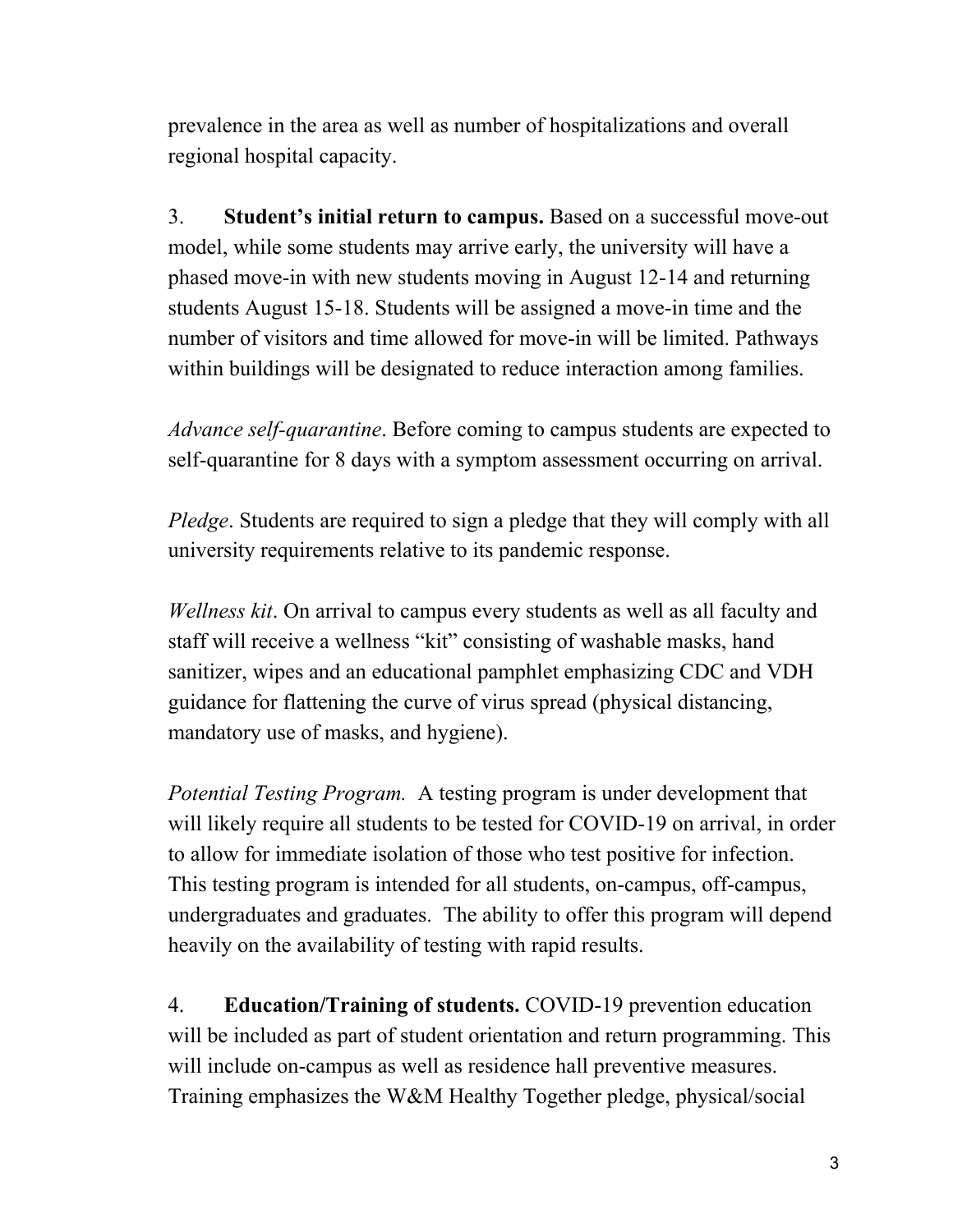distancing, mandatory wearing of face masks, hygiene (hand washing, etc.) and cleaning responsibilities within their personal space. The requirement to "stay home if sick" will be a point of emphasis. University-wide signage protocols are in place, allowing for consistent messaging across campus and in like spaces.

#### 5. **Physical Distancing (consistent with CDC guidance).**

#### a. **Physical distancing within the classroom/learning**

**environment.** The university is reconfiguring all classrooms, seminar rooms, and lecture halls to allow at least six feet between each student and at least six feet from the instructor. To support physical distancing, seats will be removed or taped over to prevent their use. Recognizing the impact that physical distancing has on overall seating capacity, non-instructional spaces are being converted to instructional use with adequate physical distancing. In cases where physical distancing cannot be maintained (i.e., some lab activities), masks will be required and face shields provided as appropriate. Plexiglass shields may also be installed as added protection for students, staff and faculty.

The university is also supporting a safe classroom/class lab environment by moving to a compressed academic calendar. By starting a week early, forgoing fall break and allowing faculty to teach some classes in the evening, on Saturdays or remote, the university will complete the fall 2020 semester before Thanksgiving, allowing for an extended break between semesters. This extended time will be critical if there is a resurgence of the COVID-19 virus in late fall.

Other actions in support of physical distancing in the classroom include: "blended" teaching (taking large lectures online, with smaller in-person study groups); staggered schedules that allow for less crowded travel across campus and within buildings; and the use of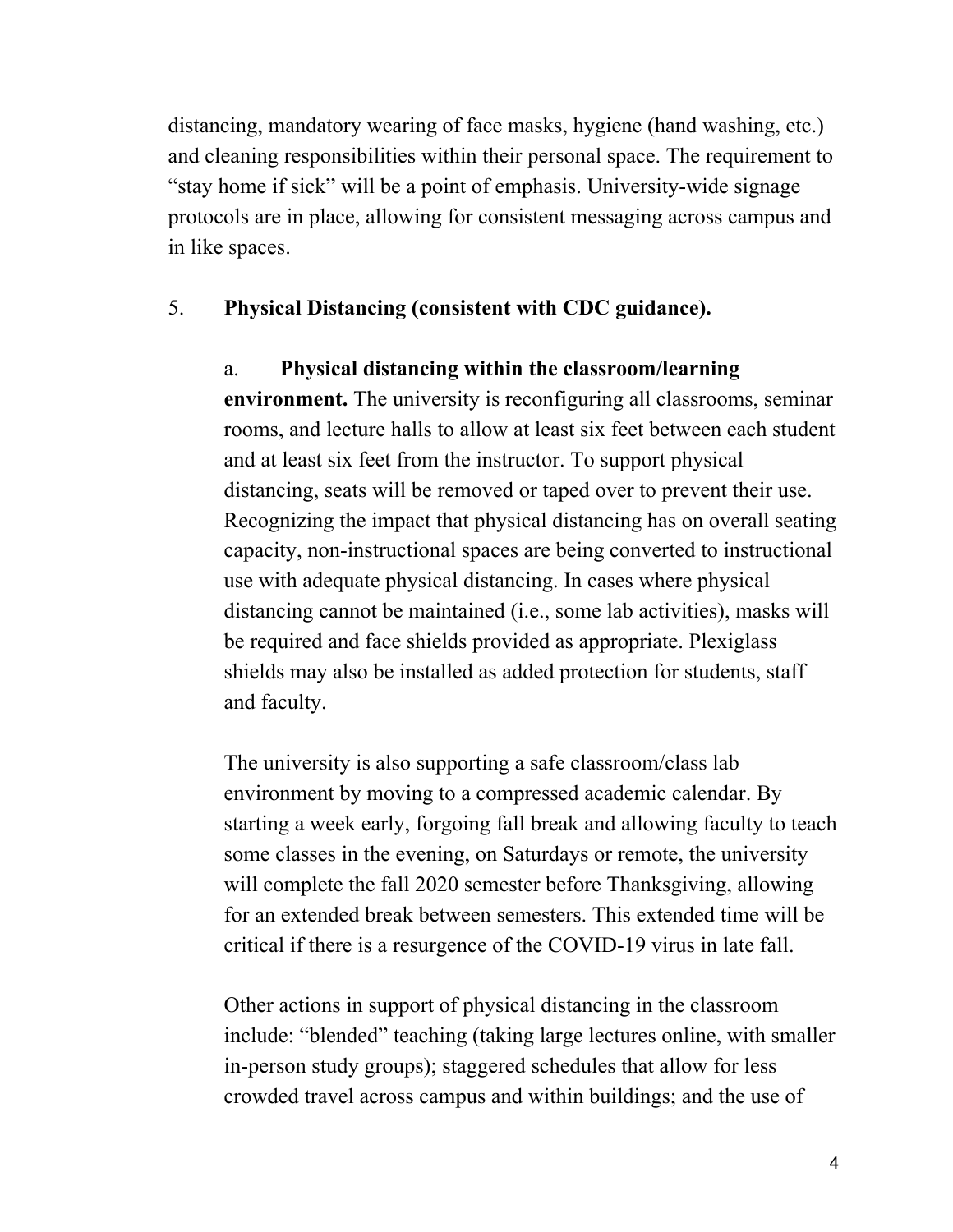outdoor spaces for instructional activities. All of this is supported by an increased cleaning regiment focused on individual responsibility for personal space and more extensive and frequent cleaning of public spaces.

b. **Social distancing outside the classroom.** For the fall 2020 semester, W&M is limiting the number of invited visitors to campus. As a result, all visiting speakers will be "virtual". Where possible, events and other traditional campus gatherings are being canceled or shifted to the spring semester. If held, events will have limited in-person attendance accompanied by a "virtual" component. CDC, VDH or Governor's guidance will set the upper limit for any in-person gatherings so long as physical distancing can be maintained.

The university is mindful that many of its gatherings and activities draw from populations that have been identified by the CDC as vulnerable to the COVID virus. These events will be deferred, reimagined in virtual formats, or space/attendance limited. Campus spaces will be prioritized for teaching, learning, research, and student activities.

As with classroom instruction, outdoors venues will play a prominent role in supporting activities outside the classroom. Traditional events such as Convocation will occur outside with social distancing and mask requirements.

The student recreation center will operate consistent with the Governor's phased opening as well as CDC guidelines for gyms, fitness centers and in-door swimming pools with expanded physical distancing, limited access and cleaning of equipment between use. The university also receives input regarding operstions through the National Intramural Recreational Sports Association.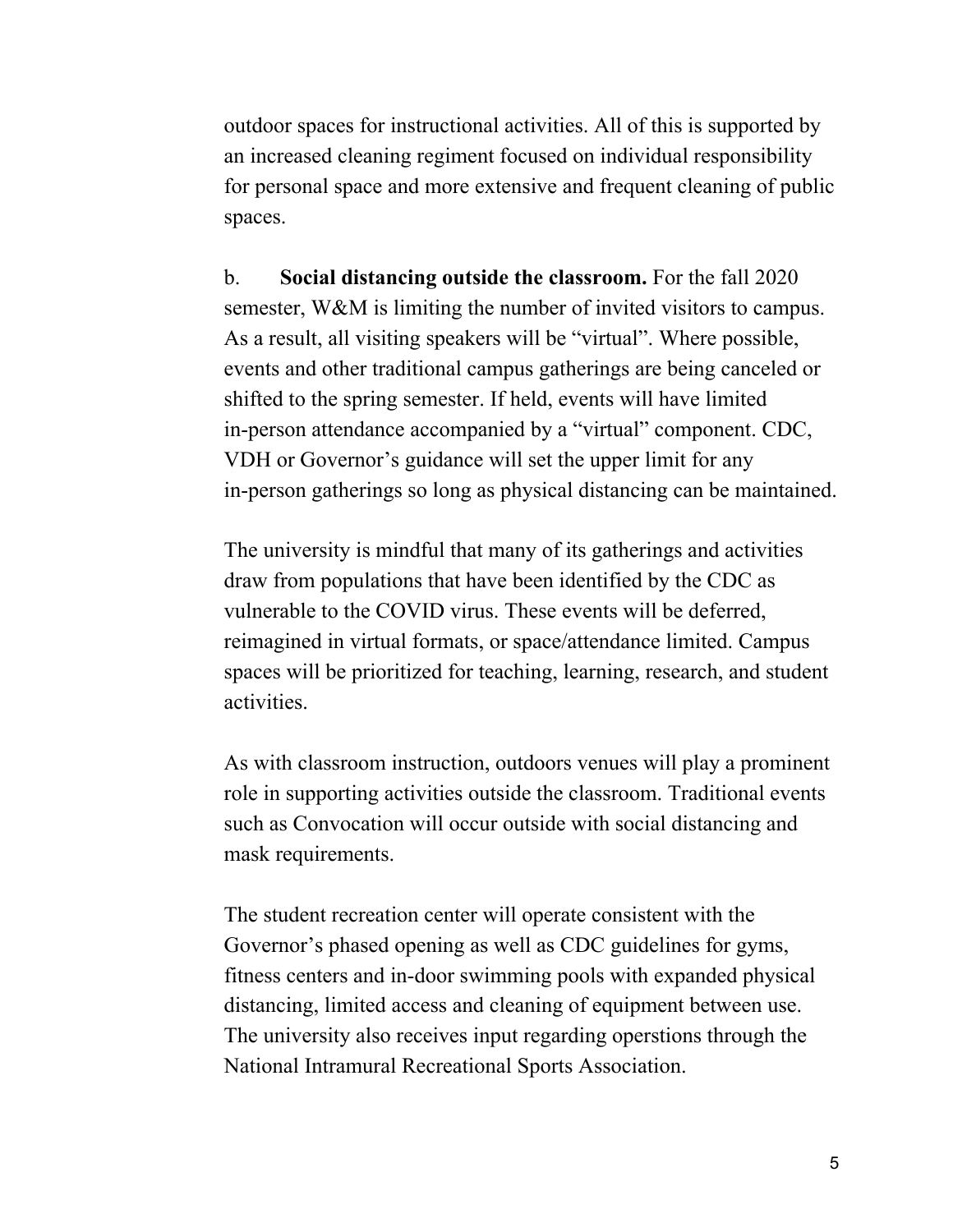c. **Restrict occupancy/stagger use of communal shared spaces to ensure physical distancing.** Communal spaces on a university campus include lounges, kitchens, exercise or training rooms and dining halls. Many of these spaces are in the student's residence halls or in academic buildings. Each of these will be reviewed for, and posted with, its maximum capacity under a pandemic environment so that social distancing can be maintained. Furniture will be removed and/or repositioned to enable physical distancing. Where social distancing is not possible, the space will be closed or masks required consistent with the campus-wide requirement to wear masks in shared spaces.

d. **Limitations on size of gathering and/or application of social distancing requirements.** Gatherings on campus will be limited in number, size and scope to meet CDC and state guidelines and reviewed to ensure compliance. There will be expanded use of outdoor venues. On-campus gatherings will be supplemented with a virtual component to expand participation without challenging social distancing requirements.

e. **Strategies for food/dining services to support physical distancing.** W&M, in partnership with Sodexo, our dining services provider, will operate in compliance with CDC and state guidelines for restaurants. Physical spaces are being reconfigured to allow for physical distancing. Other actions being taken include:

- Installation of "touchless" pay stations
- Relocation of food trucks to reduce density
- Expanded "grab and go" menus
- Elimination of self serve/buffet style options
- Class schedule adjustments to reduce pressure on facilities (especially at lunch time)
- Adjusted dining hall hours to allow for more frequent cleaning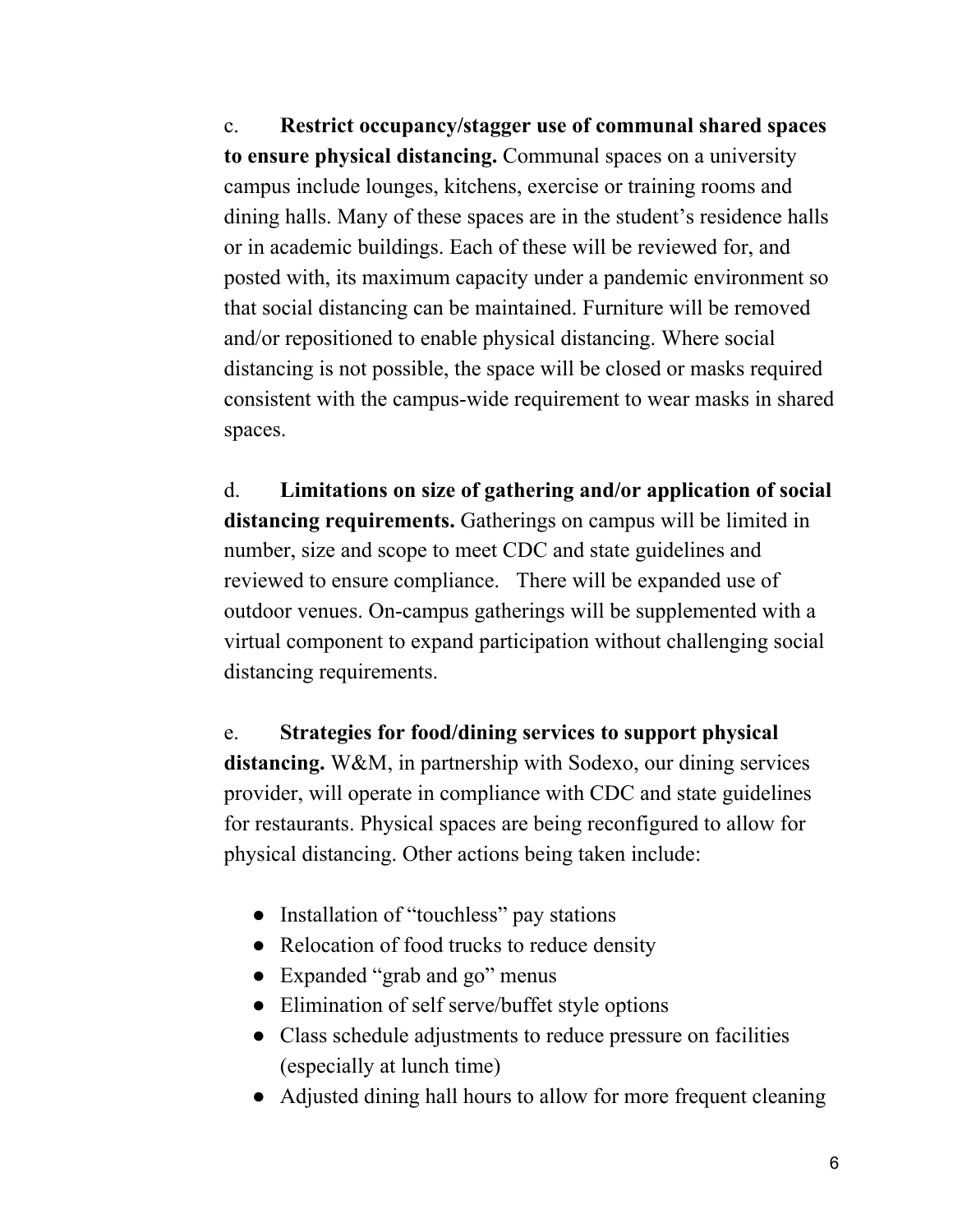Sodexo employees will meet all restaurant requirements for face masks, personal hygiene with daily temperature checking.

6. **Hygiene practices and cleaning/disinfectant protocols.** W&M practices will continue to be based on CDC/VDH guidelines with oversight by the University's Environmental, Health and Safety Office.

a. **Cleaning and disinfection protocols.** Cleaning of personal office spaces will be the responsibility of the individual faculty or staff member using material provided by the university. This will reduce traffic in enclosed spaces and allow custodial staff to focus on more frequent cleaning of public spaces across campus. We centralized the ordering and campus distribution process, allowing the university to order cleaning supplies and personal protection equipment (PPE's) in volume.

b. **Hand sanitizers and hand washing stations.** Beyond using education and signage to promote hand washing, the university is placing 200 hand sanitizer stations across campus in high traffic areas to facilitate proper hygiene. Touchless swipes in dining halls also support this effort.

#### c. **Minimize shared objects and ensure adequate supplies.**

Protocols are being established for cleaning of equipment, desks and other shared use areas through a combination of personal and university responsibility. At this time our supply chain is judged sufficient with the following items having been purchased or on order:

- 20,000 cloth masks
- 2,000 face shields
- 12,000 return to school "kits" for students, faculty and staff
- 314 hand sanitizer stands and supplies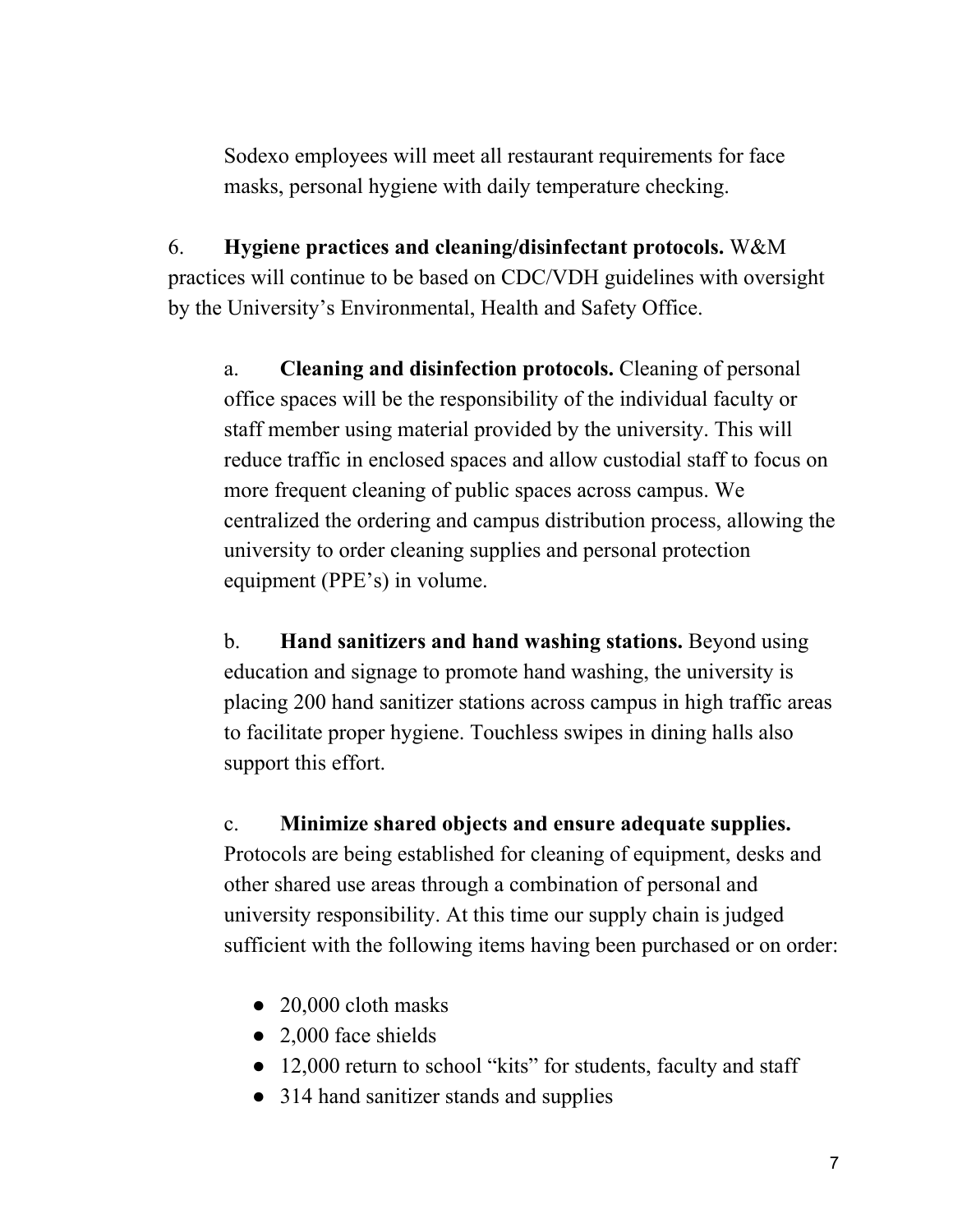- 17 electrostatic sprayers
- 4 touchless temperature stations
- Touchless thermometers for the student health center
- Wipes, gloves, disposable masks and cleaning supplies at volume

7. **Housing.** The University is using multiple strategies to decrease the risk of coronavirus transmission within residence halls. These include:

- Phased move-in of new and returning students to reduce crowding, provide for education, and enable compliance with health guidelines
- Training for residential advisors and live-in staff
- Signage regarding hygiene and social distancing in common areas
- Restrictions on residence hall access by non-residents
- Restrictions on events/social activities in housing facilities
- $\circ$  Limited room options (overwhelmingly singles and doubles; triples and quads only where physical distancing can be maintained)
- Student rooms are considered "family units" with student responsibility for cleaning and distancing

8. **Consideration of Vulnerable Populations.** This area has two components—employees of the university and visitors to campus.

a. **Actions to support those at high risk.** For staff, the university continues to promote telework as an option, sometimes requiring modified job duties, work days, shifts or hours. For employees where telework is not an option given the nature of the job, physical changes to the workspace to include relocation, installation of plexiglass shields, etc. will occur. For faculty in high risk categories, a move to remote or blended teaching, or delaying teaching until spring or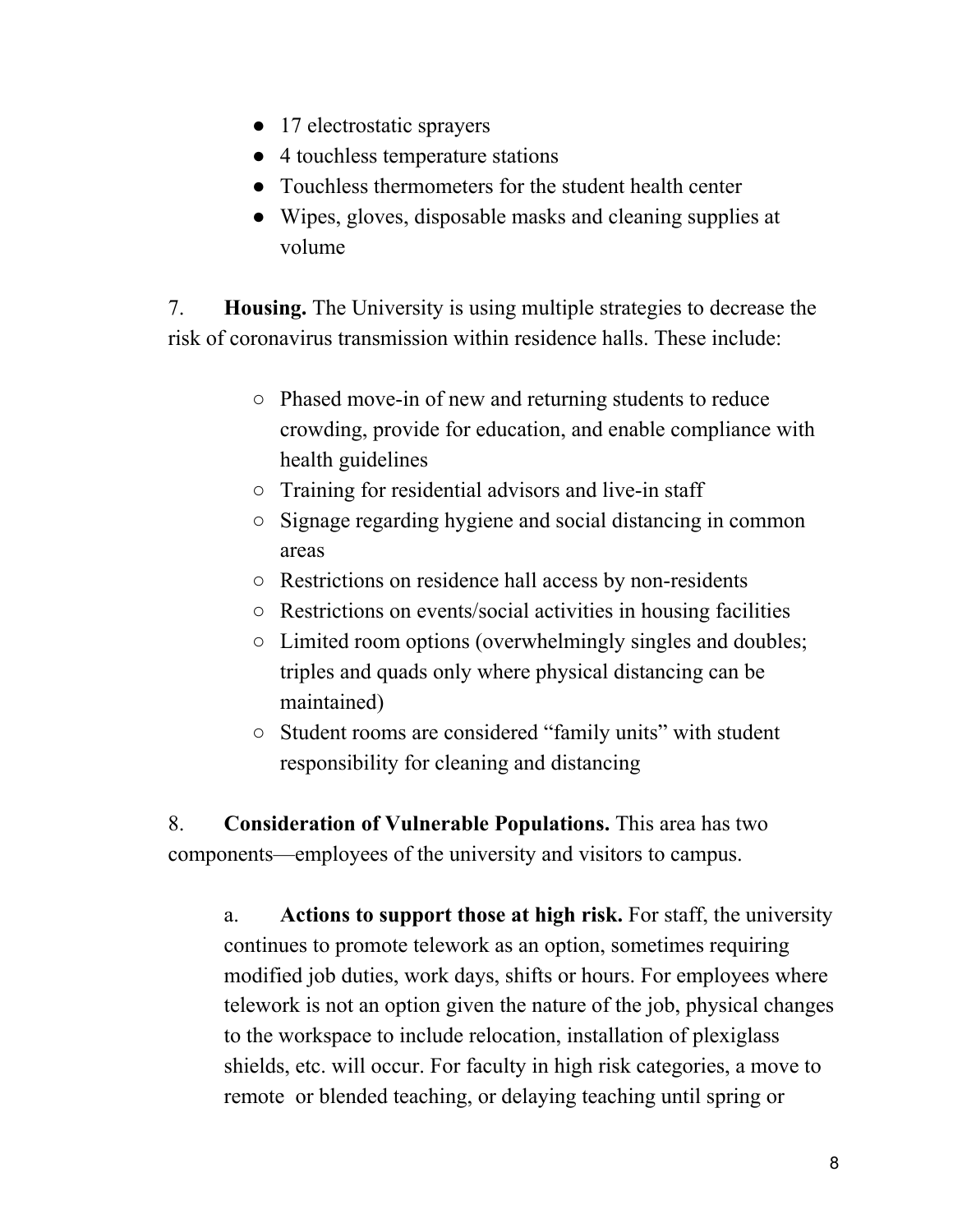summer 2021 is an option. At risk employees will inform their supervisor and work directly with Human Resources to determine appropriate action, consistent with university policies for accommodation.

Visitors to campus will be largely "virtual" through the fall semester. Campus programs/activities targeted toward older populations will be deferred until the spring or go fully online.

b. **Implement flexible leave policies/practices that allow employees and students to stay at home when sick or exposed.** W&M will continue to provide flexible leave consistent with federal and Commonwealth policy. Employees will be expected to stay at home when ill. Flu shots will be provided through the university as part of its expansion of university health services. The university is finalizing an agreement with a third party health services provider to expand both physical and mental health services to students, faculty and staff.

A separate residence hall with single rooms and personal bathrooms is set aside for students who need to self-isolate (they have tested positive for COVID-19). Active cases within the student population will be monitored through the Student Health Center under guidance from the Center's Medical Director. Provision of meals and daily check-ins with students who are required to move into isolation will be on-going

9. **International student considerations.** The Reves Center for International Studies is the point of contact for all international students. The university will follow CDC or State Department guidelines regarding admission of international students including the need for a 14 day quarantine period as entering the country. While quarantining is the responsibility of the student, the university is investigating local hotel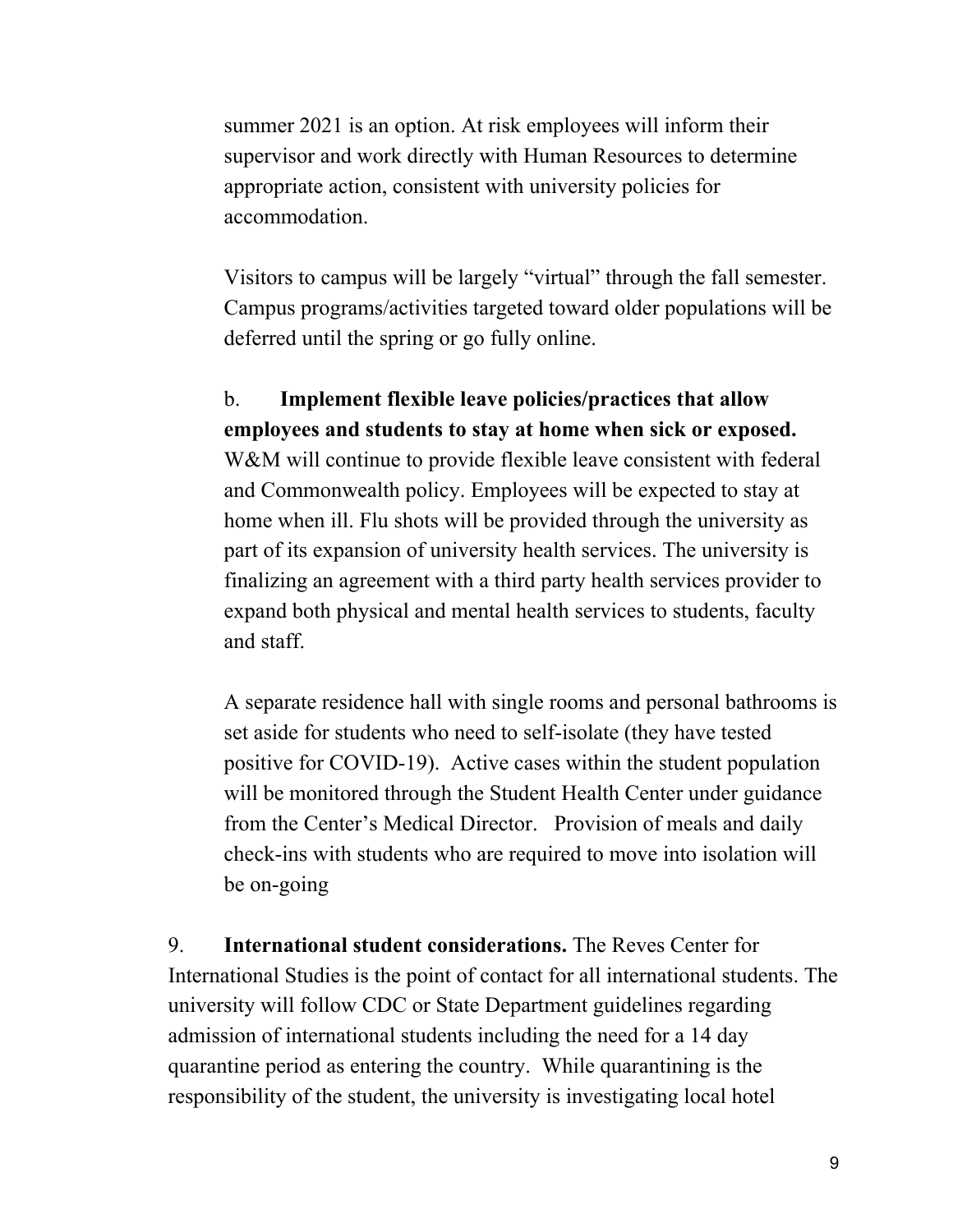options to address student need. University-sponsored travel will continue to be severely limited.

## 10. **Partnerships/communication with localities and health providers.**

The President and other university leaders meet monthly with the Mayor and City Manager to discuss items of common interest. Currently these meetings are focused on each entity's COVID-19 response including options for testing of employees and the general population. These meetings are supplemented by additional discussions between the City Manager and the university's CRT chair.

As noted elsewhere in this report, the university is part of the Greater Williamsburg COVID-19 Partnership which includes representation from local health services providers. Meeting bi-weekly, the Partnership remains current on regional testing volume, positive cases, hospitalizations and hospital capacity.

The university's Medical Director remains in frequent contact with the local health district as cases develop or guidance changes.

11. **Face coverings.** W&M is requiring the wearing of face masks in all public or communal spaces throughout campus.

a. **Plans to teach/reinforce use of face coverings among students, faculty and staff.** The Path Forward is first focused on education and prevention measures. New students will receive training during orientation while returning student training will be provided by RA staff for those living in residence halls. An educational video will be available to all students, including those living off-campus. All will be required to sign the W&M Healthy Together pledge. Signage throughout the university will reinforce the need to wear face masks as one way to minimize virus spread.

PPE Kits will be provided to all students, faculty and staff at the start of the semester to support this effort. Additional masks (or face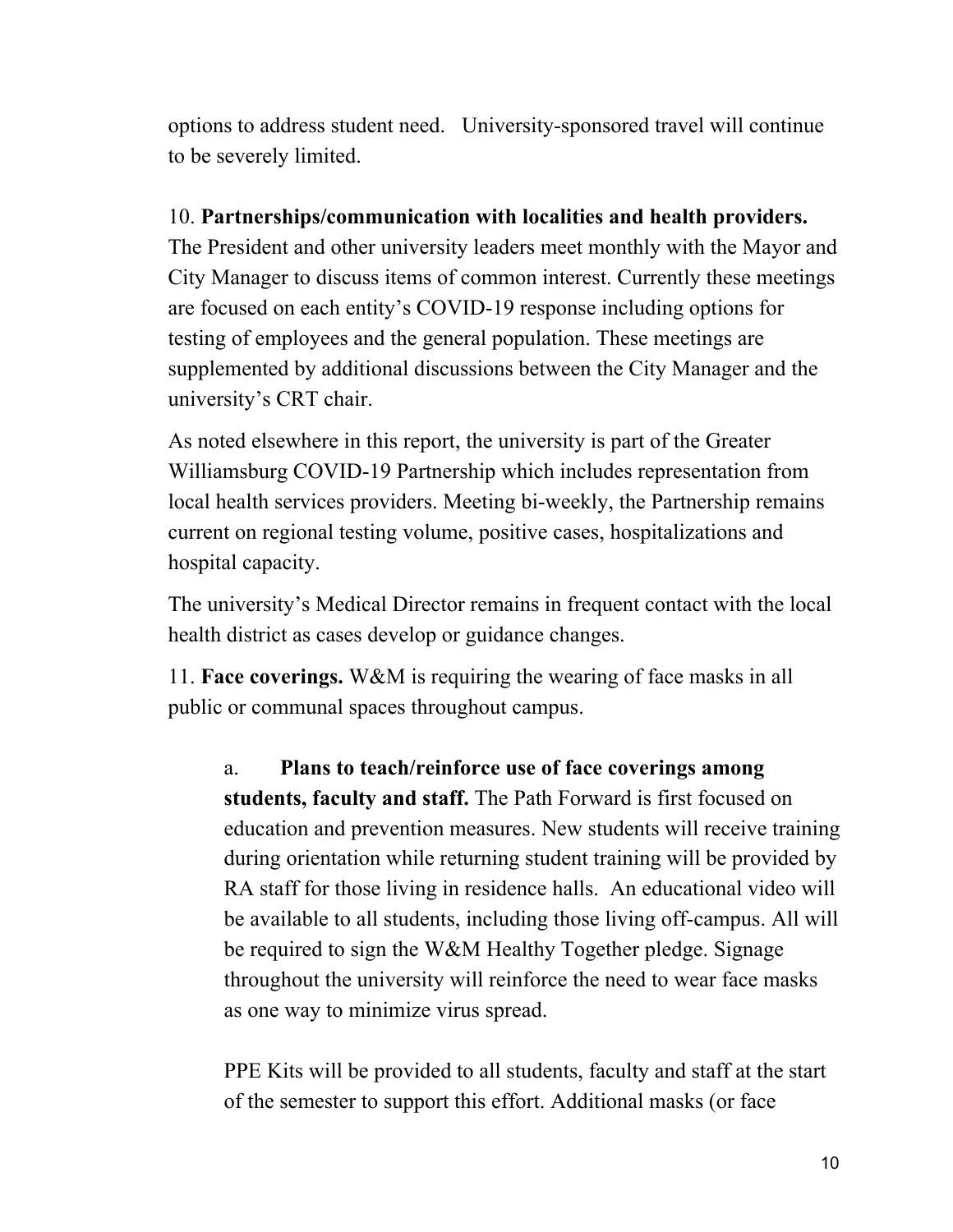shields) will be available for faculty and staff as appropriate to their roles and work environment.

b. **For faculty, cloth face coverings should be worn if physical distancing cannot be maintained.** PPE kits for staff and faculty include masks, supplemented by face shields as appropriate to the nature of their work, are provided by the university All are required to wear face coverings in public or communal areas. When physical distancing is not possible, face shields or room adaptations including reorganization of the space or installation of plexiglass shields will occur. Outdoor venues or virtual classes may be required in certain cases.

c. **Students should be encouraged to wear cloth face coverings when six feet of physical distancing cannot be maintained.** This requirement is part of the W&M Healthy Together pledge and supported by the provision of PPE kits provided to all students. By policy all students, faculty and staff will be required to wear face coverings in public spaces or areas where physical distancing cannot be maintained. Signage will reinforce this requirement.

d. **Universities should consider adopting relevant business-sector guidance.** Sodexo, the university's dining services provider, is following CDC restaurant guidelines including those related to the use of face coverings. Campus recreation is following national guidelines for college and university recreational facilities and programs.

#### 12. **Student Health Services (SHS)**

a. **Assurance of providing medical-grade PPE for health services staff.** Adequate supplies of medical-grade PPE are on-hand to support day-to-day medical services as well as additional demand driven by the coronavirus. Touchless thermometers are being provided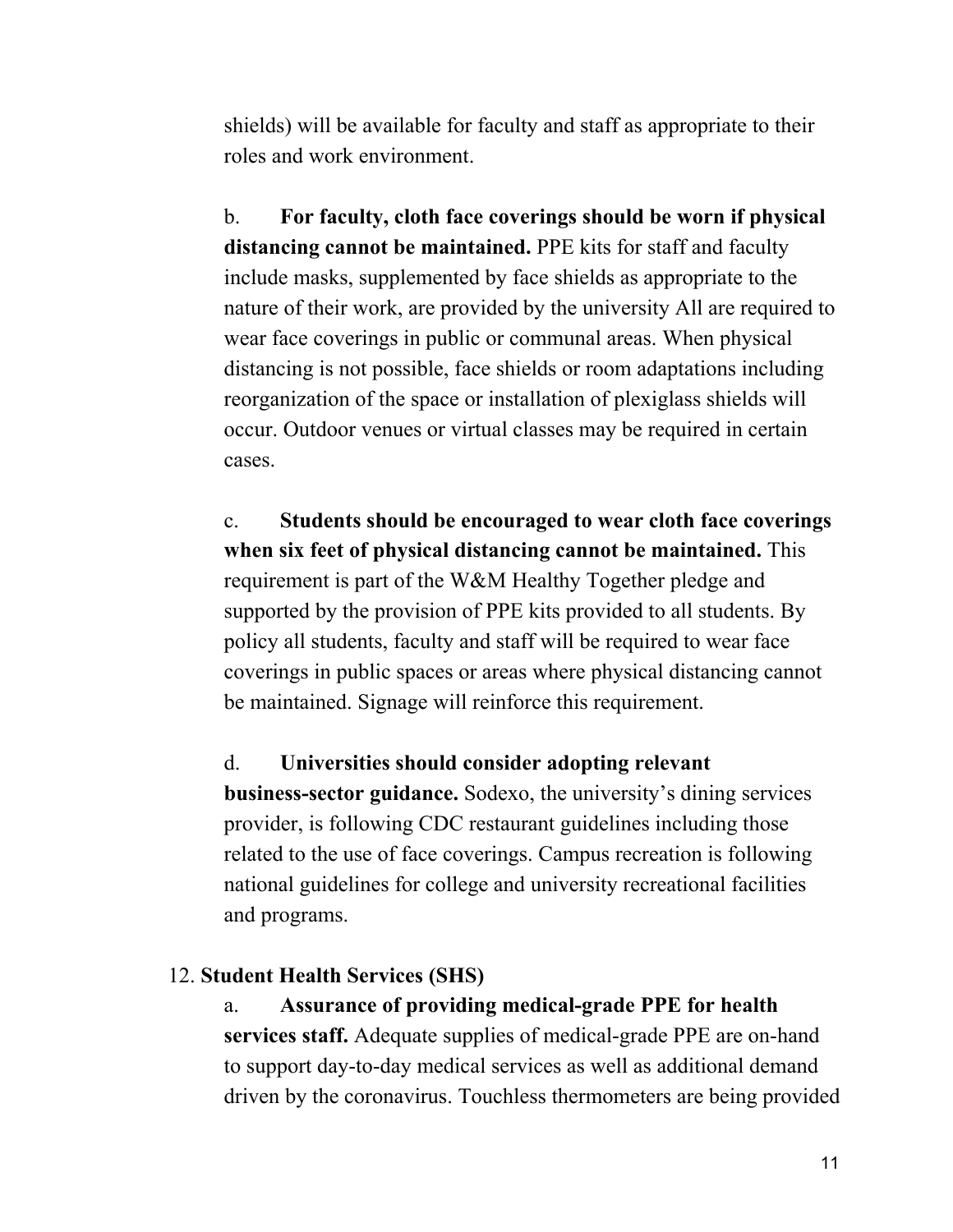as an additional safety precaution. The supply chain for these items has been analyzed and is estimated to be sufficient to allow replenishment as necessary. The Medical Director of the Student Health Center as well as the Director of the university's Office of Environmental Health and Safety will monitor supplies and any distribution across campus.

b. **Maintenance of typical (non-COVID) health services.** The Student Health Center remains fully staffed to meet the daily needs of our current population including those with COVID symptoms within CDC and VDH guidelines. The university also is in final negotiations with a third party health services provider to allow expanded physical and mental health services to students, faculty and staff. Expanded services will be in place prior to the fall 2020 semester.

c. **Mental Health Services.** The university counseling center expects to remain fully staffed to address the mental health needs of our students. As noted above, the university is in final negotiations with a third party health services provider for expanded physical and mental health services under the oversight of the W&M Medical Director of the Student Health Center and the Associate Vice President for Wellness.

d. **SHS facility considerations; administration and staff considerations (PPE, education and training, etc.); and patient care considerations.** As part of our ongoing commitment to providing healthcare in a low-risk setting, we have implemented a number of strategies to facilitate flow and better accommodate patients while being mindful of state and CDC guidelines.

*All appointments will be scheduled, all visitors screened*. There will be no walk-in visits during the fall semester with the exception of acute trauma that will be triaged accordingly. As individuals enter the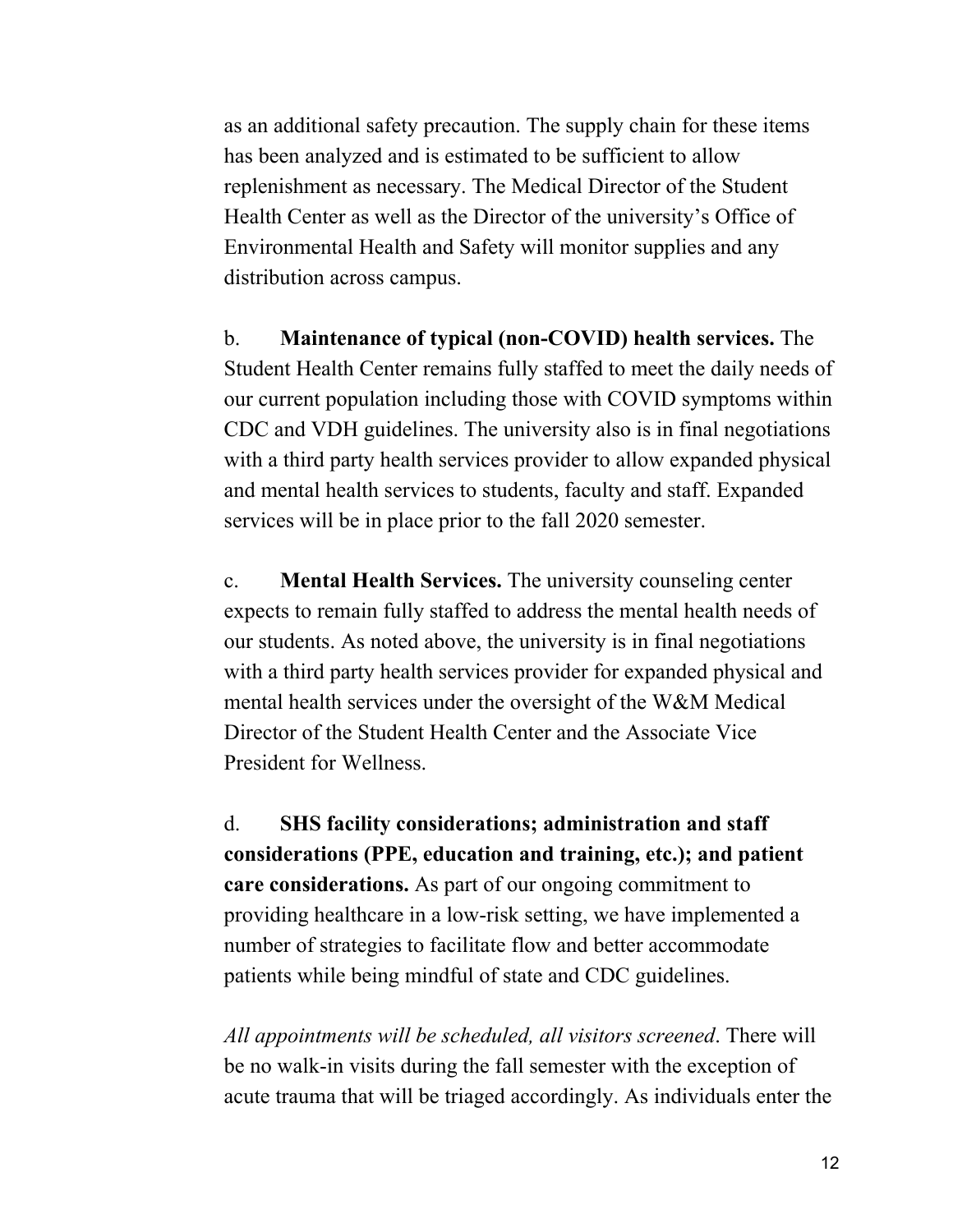Integrative Wellness center, regardless of the purpose of their visit, they will be met by SHC staff who will assure that all are masked and their temperature will be taken via an infrared thermometer. Patients with elevated temperatures will be appropriately triaged or informed of the best course of action.

*Reconfigured space.* Once inside the Health center, patients will be met with a newly configured lobby that provides for both a well and sick side. A plexiglass wall will separate employees from arriving patients. The seating has been modified to maintain 6 foot distancing, and slightly longer patient visits will assure that the wait time is minimal before a patient is brought into an exam or treatment room. Billing will not be addressed during the visit, thereby limiting the time and number of student-employee interactions. Both the pharmacy and laboratory have adopted policies to assure appropriate patient spacing and limited wait times for service.

*Telemedicine*. Whenever possible, telephonic appointments will be utilized to effectively treat those who need not be seen physically. The nature of the complaint and patient preference will be the determining factors when considering telemedicine.

*Testing*. Clinical assessment of the need for COVID-19 testing will be a significant feature of patient visits this fall. With our VA university partners, we will take advantage of state-of–the-art testing as appropriate.

Finally, we will be conducting a mandatory in-service for all SHC staff educating all on the proper use of PPE. Our nursing staff have assured adequate supplies for our immediate needs, and will continue to follow inventory to assure our supply is always adequate.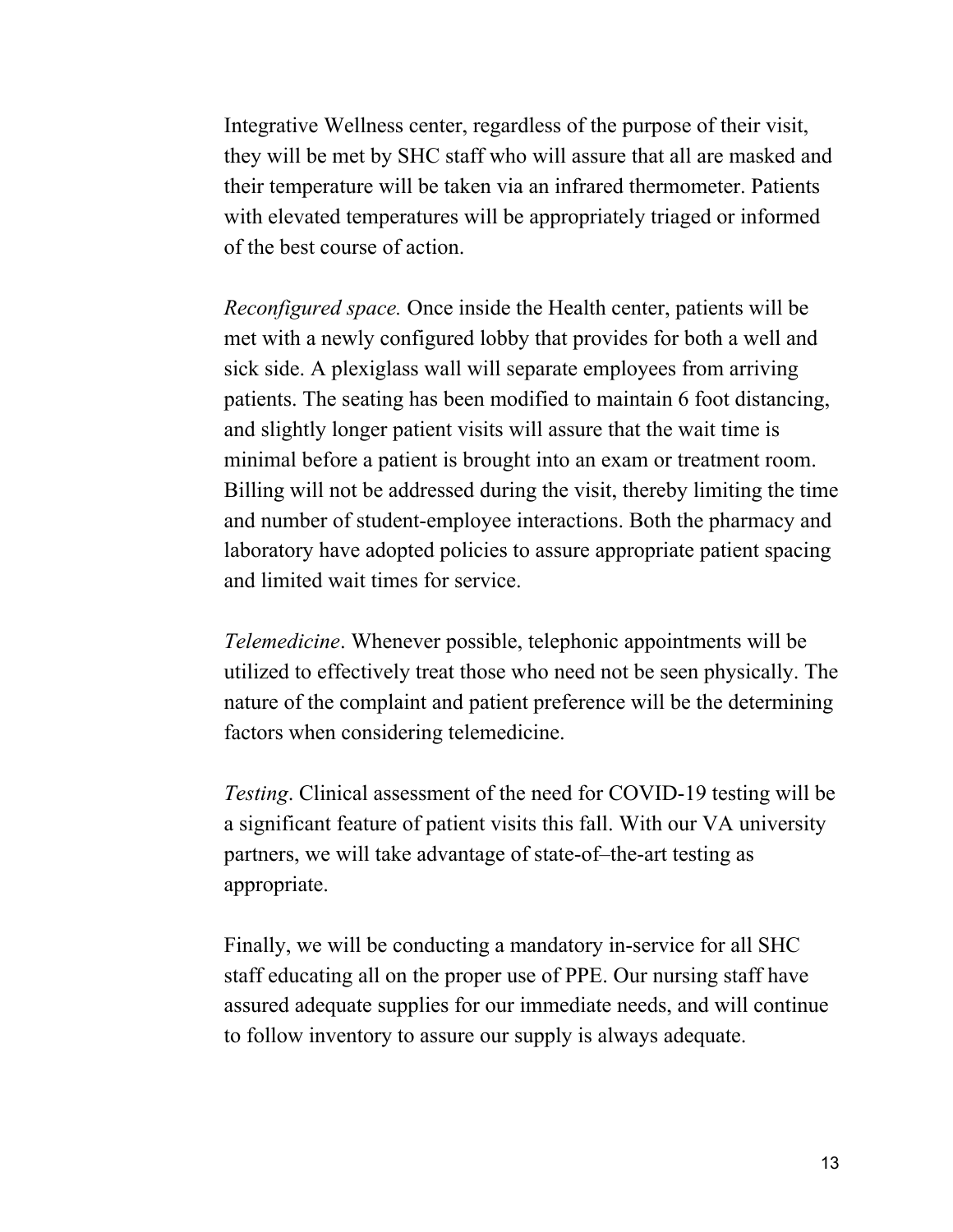# 13. **Large events including athletics and other ceremonies or performances.**

On July 15, 2020 the Colonial Athletic Association announced that the conference would not be playing football in Fall 2020. Later that day, William & Mary announced that it would suspend all fall sports competition (football, soccer, field hockey and cross country) for the Fall. As a result, there will be no large gatherings relative to intercollegiate athletics. Concurrent with that action, the university also suspended all club sport competitions.

Outside athletics, large events will be limited to a small set of traditional events, space controlled and ticketed using outside venues to allow for adequate physical distancing consistent with CDC, VDH and Governor's guidance regarding large gatherings. Face coverings will be mandatory at these events.

14. **Communication strategy.** The university will continue its coordinated, comprehensive communication strategy that reflects a phased decision-making process. We have effectively transitioned from emergency communications to on-going operational communications using a combination of email, website and on-going town halls led by the President or other university leaders. These communications continue through the summer and fall and supplement the standard communications to students, faculty and staff.

15. **Orientation and education/training, including anti-stigma training.** Student and employee orientation continues with a focus on each person's responsibility to meet the requirements of the W&M Healthy Together pledge. Additional training/communication occurs with the university's Cabinet +, a group of 70 leaders across campus who communicate university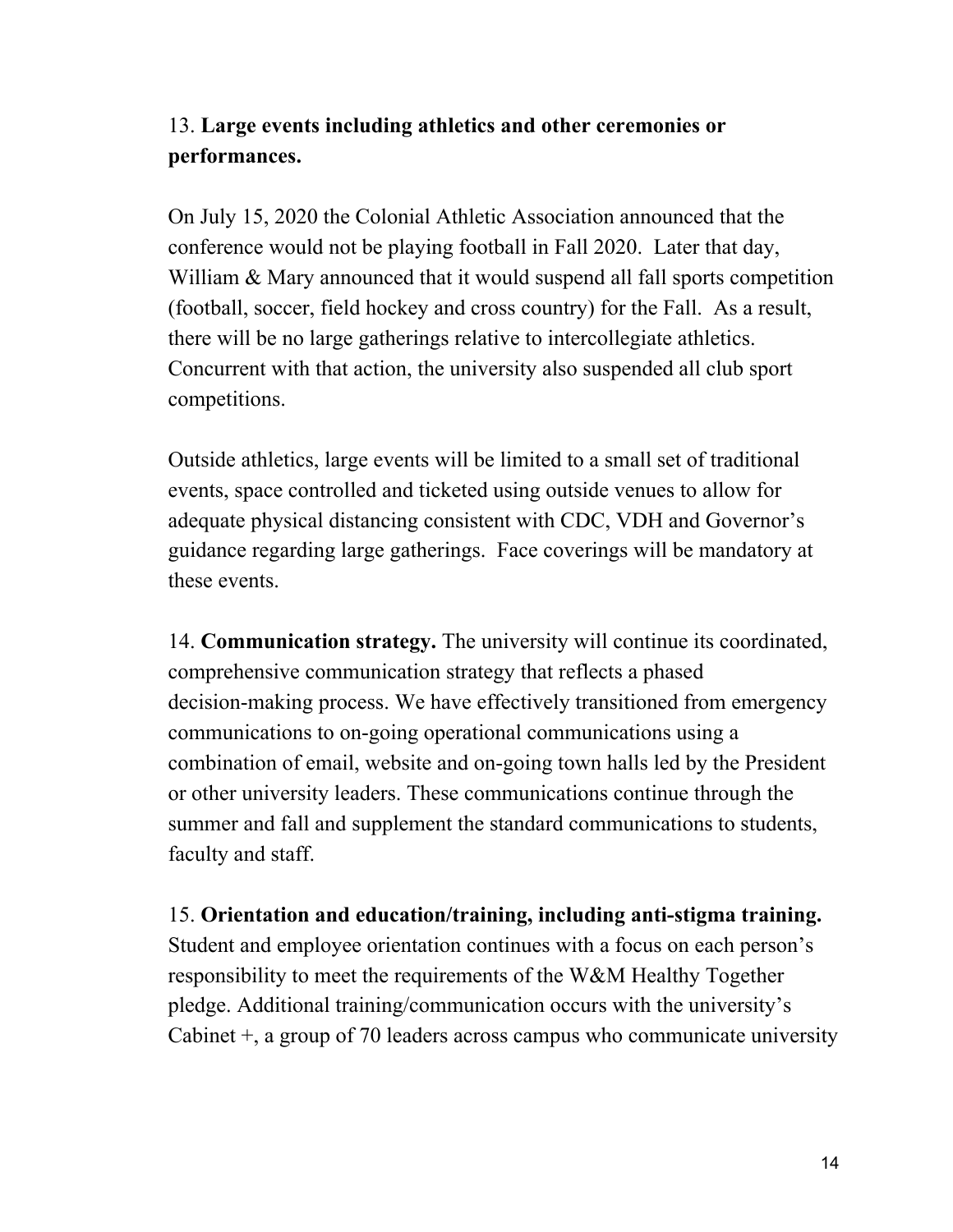expectations. All communications are supported by signage, videos, social media and online resources.

University communications from as early as January, 2020 emphasized that the virus was not tied to a particular population and there was no stigma associated with race or ethnicity. President Katherine Rowe continues to emphasize this point in communications to all aspects of the William  $\&$ Mary community.

#### B. **Monitoring Health Conditions to Detect Infection.**

**1. Daily health screening questions and/or other health monitoring approaches to monitor the health of the campus population.** The university in cooperation with other Virginia public universities has developed a symptom-tracking app that will daily prompt for individual symptom assessment as an 'early warning" system. Through the mobile app we ask a series of questions that cover 1) symptoms which may indicate the need for immediate assistance (shortness of breath, blue lips or face, difficulty breathing, or loss of cognitive functions), 2) multiple other symptoms as identified by the Center for Disease Control that are associated with COVID-19, 3) commitment to university-required safety precautions (physical distancing, face coverings, personal hygiene, etc.), and 4) a commitment to actions to be taken if exhibiting symptoms. The app will be supplemented by on-campus touchless temperature stations placed strategically around campus. Community-wide messaging and signage will remind students, faculty and staff of the need for daily health assessment.

## **2. Campus level syndromic (disease) surveillance using electronic health record data or other disease surveillance methods as feasible.**

The university has developed a symptom-tracking app that will daily prompt for individual symptom assessment. Using data generated through the app, the university will cross-reference positive cases to determine campus "hot spots" so that direct action can be taken for additional education, prevention or quarantine/isolation measures.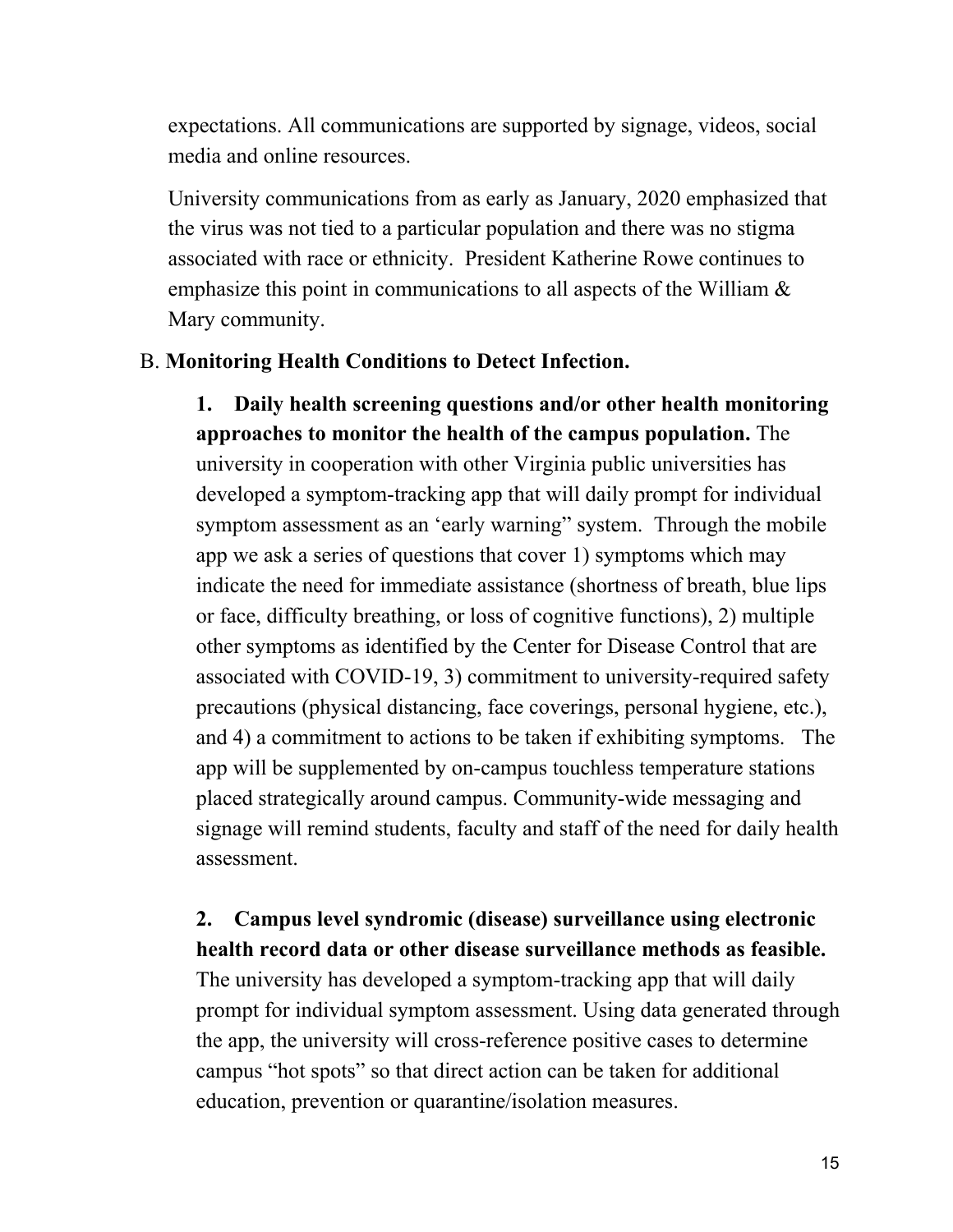**3. Establishment of a Testing Strategy.** On campus testing will be consistent with, or exceed, current VDH guidelines. The Student Health Center will test symptomatic students. In partnership with the VCU Health System, all students will be tested for COVID-19 as they return to campus through a combination of on-site and mail-in testing and participate in prevalence testing throughout the semester. Employees will be able to take advantage of optional (at the employee's choice) testing services partially subsidized by the university. Certain employee groups where close interaction with students is unavoidable will be tested on arrival. Prevalence testing of employees will also occur throughout the semester.

#### **C. Containment to Prevent Spread of the Disease When Detected.**

**1. Partnership with VDH for contact tracing.** Per the June 22, 2020 call with college and university presidents, VDH retains responsibility for contact tracing. The Student Health Center Medical Director will contact our local health district when any student has tested positive for COVID-19. All information that is legally allowed to be shared will be provided to the health district, allowing the district to contact the tested individual and determine close contacts who should be notified and placed into quarantine status if directed to do so. The symptom tracking app should help with early identification of active cases.

**2. Quarantining and isolation.** The university has set aside residence hall space for quarantine (potential exposure) and isolation (active case) as necessary. The rooms are single occupancy with individual bathrooms and open to the outside rather than into hallways. Daily contact to monitor health as well as deliver food and other essentials will occur until the individual can return to campus. Instructional support through online or blended instruction will be provided so that there is no loss of instructional time.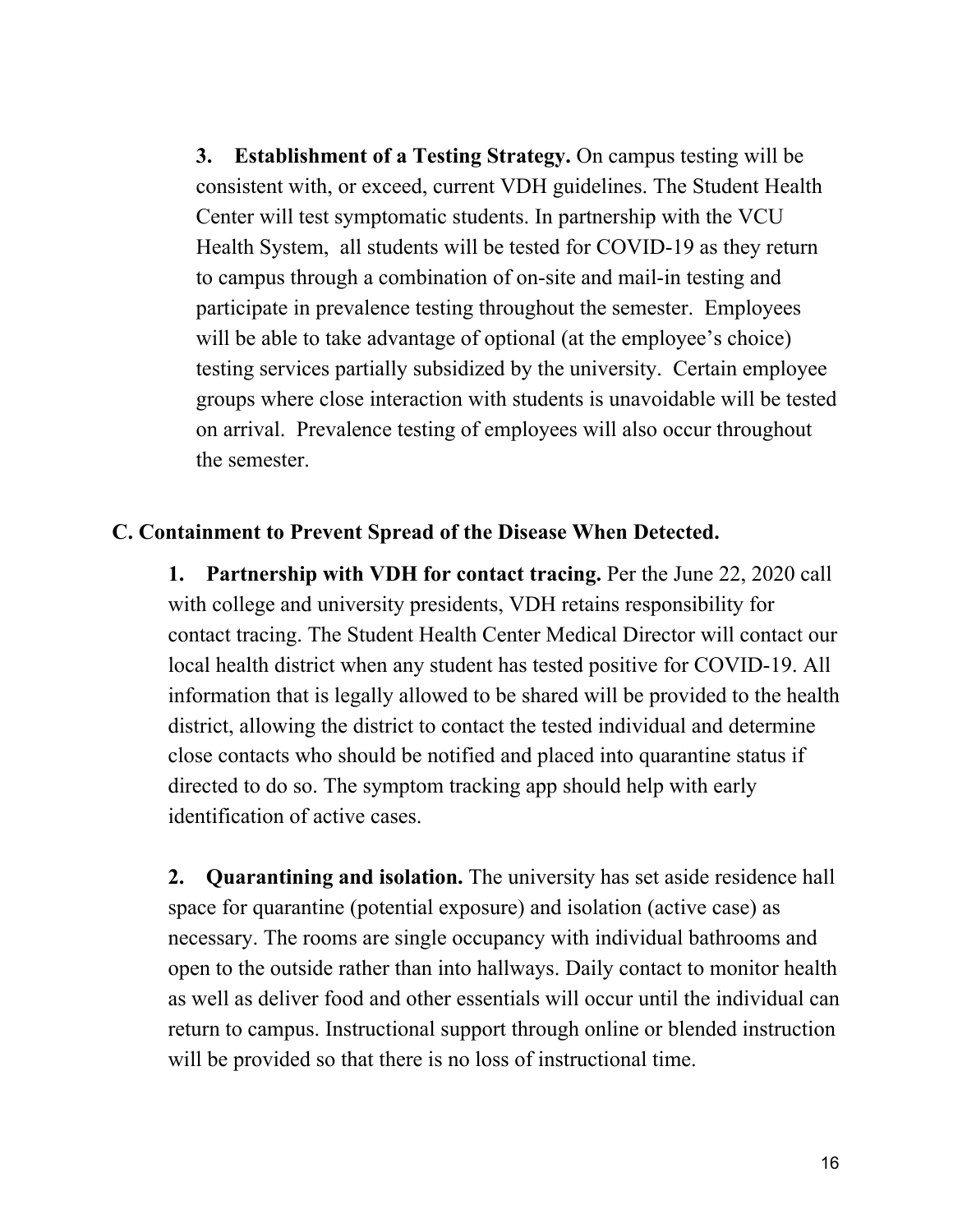**3. Campus outbreak management.** Any outbreak will be managed by the COVID Response Team in consultation with the university's Medical Director and the local health department. Actions to limit social contact, gathering and activities and travel will be implemented as necessary to reduce virus spread. Symptom tracking will provide individuals an "early warning" system for potential infection and allow the university to monitor tracking compliance.

# **D. Shutdown Considerations if Necessitated by Severe Conditions and/or Public Health Guidance.**

**1. Plans regarding the criteria and process for campus dismissals or shutdowns.** Decisions regarding dismissals or shutdowns will be in consultation with local and state public health officials. The university's Medical Director maintains frequent interaction with local health officials to understand the prevalence of COVID-19 in the district and specifically the Greater Williamsburg area. This information will be supplemented with information from the Greater Williamsburg COVID-19 Partnership which shares hospital specific information on positive tests, hospitalizations, and capacity.

The university will maintain a dashboard of national, state and regional data to include trends of positive cases, hospitalizations, and overall prevalence. Institutional data in the dashboard will include baseline data on positive cases gathered from our testing of all students as they return to campus as well as the results of on-going prevalence testing of students and employees. Institutional data allows us to monitor campus trends, identify any internal "hot spots", and compare campus trends to those of the surrounding area.

Based on availability data and direction from the CDC, VDH or Governor, the CRT chair and Medical Director will make recommendations to the university president. Decisions will ultimately be made by the President in consultation with the Vice President for Student Affairs, Provost and Chief Operating Officer.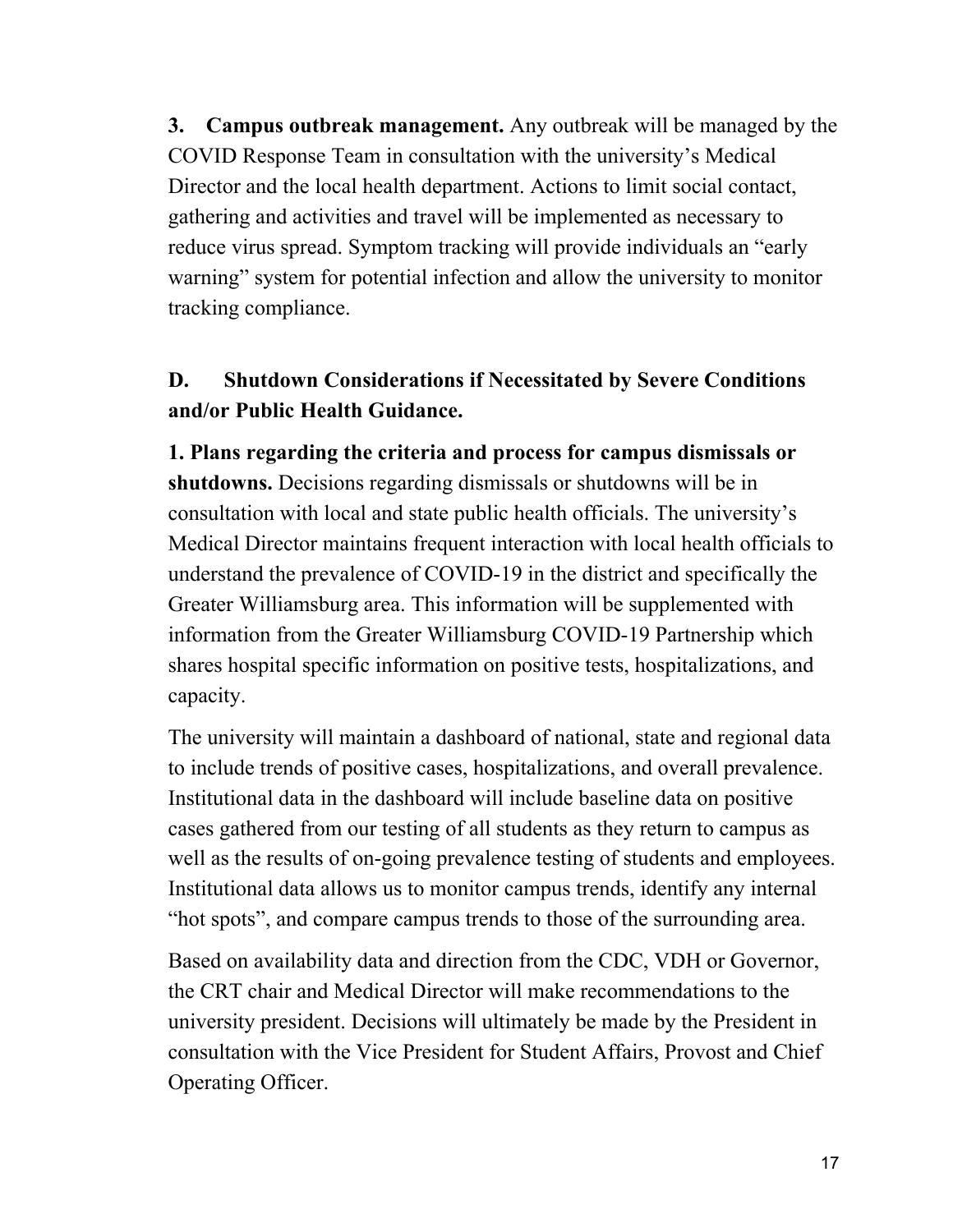**2. Nature of reduced campus activity in the event of severe conditions/public health direction or guidance.** Cleaning and education activity will be increased.

If movement around campus must be severely limited, faculty will be prepared to move to distance learning for all classes on short notice. This type of transition was successfully implemented in spring 2020 when 2000 courses moved to online in 10 days. With support from information technology and the Studio for Teaching and Learning Innovation, and early preparation by faculty, instruction should not be disrupted.

All other campus activities would be curtailed and students restricted to their residence halls, or sent home, as conditions warrant; W&M's COVID-19 Response Team is in the process of developing decision criteria to reflect Commonwealth guidelines. If students leave, the campus would move to a "locked but not closed" structure which allows for delivery of essential services while being closed to the public. Telework would be emphasized to reduce the potential for virus spread among employees.

**3. Considerations regarding student health and safety on campus versus returning home.** The health of students, faculty and staff remains paramount. If it is determined that the university does not have the capacity to safely quarantine and/or isolate students, all options will be considered. W&M's COVID-19 Response Team is in the process of developing decision criteria and solutions that reflect Commonwealth guidelines. Options would include securing off-campus housing for students who must be quarantined, requiring that these students return home, or depending on the severity of any outbreak, requiring all students to return home and finish their course work remotely. The President, in consultation with the Vice President for Student Affairs, Provost and Chief Operating Officer, will make the final decision based on the current medical situation in the state, region and on campus as well as guidance provided by the CDC, VDH and/or Governor.

**4. Communications plan for dismissals/shutdowns.** W&M will continue to use a university-wide communication strategy throughout the fall.